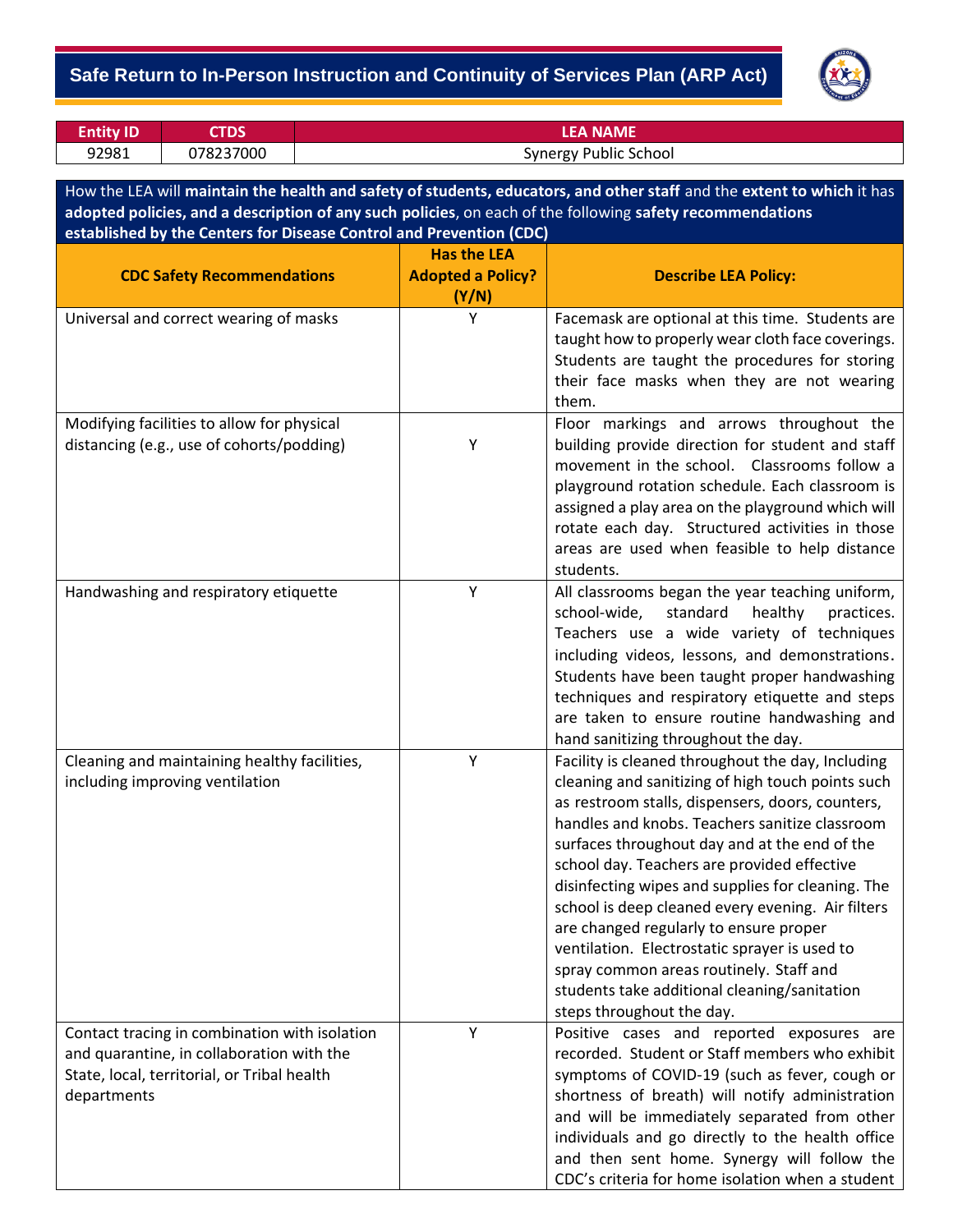**Safe Return to In-Person Instruction and Continuity of Services Plan (ARP Act)**



|                                                                                                            |   | or staff member tests positive. Staff cooperates<br>with all state, local, and tribal authorities.<br>Decisions regarding the quarantine of classes or<br>the school will only be made in collaboration with<br>local health agencies.                                                           |
|------------------------------------------------------------------------------------------------------------|---|--------------------------------------------------------------------------------------------------------------------------------------------------------------------------------------------------------------------------------------------------------------------------------------------------|
| Diagnostic and screening testing                                                                           | Y | No testing is done at the school site. When<br>students are sent home with COVID like<br>symptoms parents are asked to have their<br>student seen by medical personnel. Synergy<br>uses the K-12 definition of close contact when<br>determining whether students exposed need to<br>quarantine. |
| Efforts to provide vaccinations to school<br>communities                                                   | Y | Staff will distribute vaccination information to<br>families as requested.                                                                                                                                                                                                                       |
| Appropriate accommodations for children<br>with disabilities with respect to health and<br>safety policies | Y | All students with disabilities requiring assistance<br>to adhere to health and safety policies are<br>provided with all assistance needed.                                                                                                                                                       |
| Coordination with State and local health<br>officials                                                      | Y | All school staff are expected to cooperate with<br>all health officials in following all school policies<br>and procedures as well as governmental<br>requirements.                                                                                                                              |

How the LEA will ensure **continuity of services**, including but not limited to services to address **students' academic needs** and **students' and staff social, emotional, mental health**, and **other needs**, which may include **student health and food services**

**How the LEA will Ensure Continuity of Services?**

LEA policy requires the school to be open and provide all school services on all days regularly scheduled according to the school's approved calendar unless specifically required to close due to state or local government requirements.

| <b>Students' Needs:</b>                   |                                                                                                                                                                                                                                                                                                                                                                                                                                                                                                                                                                                                                                                                                                                                                                                                                                                                                                                           |
|-------------------------------------------|---------------------------------------------------------------------------------------------------------------------------------------------------------------------------------------------------------------------------------------------------------------------------------------------------------------------------------------------------------------------------------------------------------------------------------------------------------------------------------------------------------------------------------------------------------------------------------------------------------------------------------------------------------------------------------------------------------------------------------------------------------------------------------------------------------------------------------------------------------------------------------------------------------------------------|
| <b>Academic Needs</b>                     | All regular school activities, including instruction and assessment,<br>will be provided on all school days. The school provides every<br>student daily with a 30 minute intervention to address academic<br>gaps. Teachers use formative assessment data to plan interventions<br>to meet the needs of individual students and modifications or<br>accommodations as needed. The school will continue, taking into<br>consideration the additional academic struggles brought on by the<br>pandemic and responses to it.                                                                                                                                                                                                                                                                                                                                                                                                 |
| Social, Emotional and Mental Health Needs | The school already has a strong focus on trauma informed practices,<br>as well as social, emotional and mental health needs. Synergy has a<br>daily dedicated learning block to ensure that there is time during the<br>day to address social and emotional topics with students and uses<br>curriculum that provides instruction through targeted lessons, real<br>life scenarios and school wide skills. Staff members receive<br>professional development on trauma strategies and indicators of<br>someone who is suffering from anxiety, depression, or lack of coping<br>strategies. Synergy provides families with education, resources and<br>partners with Terro's Behavioral Health. Students in need are able<br>to receive support through the school based counseling program.<br>Information to parents will be provided through parent leadership<br>meetings, written information flyers, and school app. |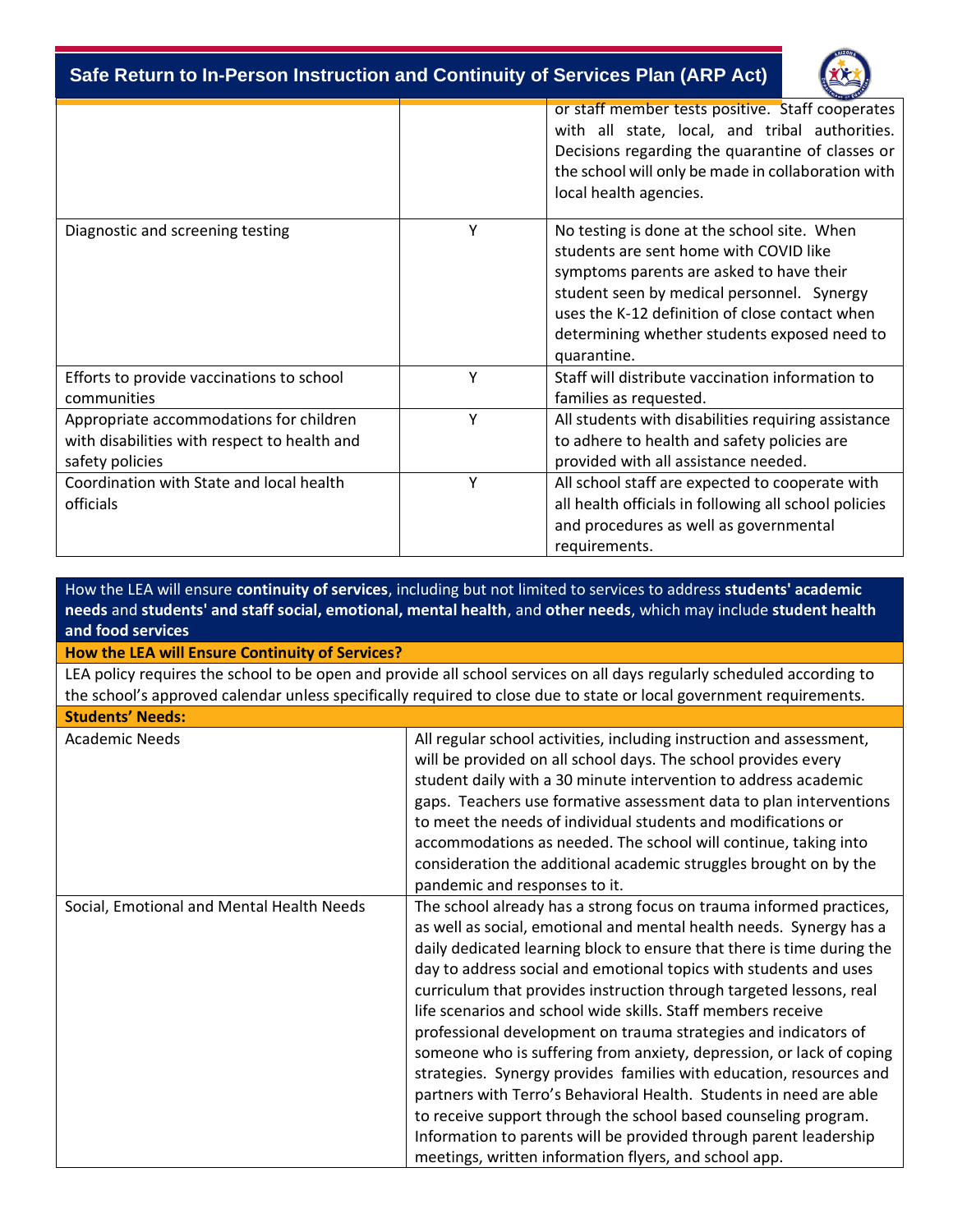| Safe Return to In-Person Instruction and Continuity of Services Plan (ARP Act) |                                                                                                                                                                                                                                                                                                                                                                                                                                                                                                                                                             |  |  |  |  |
|--------------------------------------------------------------------------------|-------------------------------------------------------------------------------------------------------------------------------------------------------------------------------------------------------------------------------------------------------------------------------------------------------------------------------------------------------------------------------------------------------------------------------------------------------------------------------------------------------------------------------------------------------------|--|--|--|--|
| Other Needs (which may include student health<br>and food services)            | All staff have been trained in basic health and safety practices and<br>model these throughout the school day. The school has educated<br>students on healthy behaviors that reduce the spread of illness. The<br>school participates in the National School Lunch program and the<br>Community Eligibility Provision which provides free breakfast and<br>lunch to all students. Any other needs identified are addressed in<br>cooperation with families and local business leaders on a case-by-case<br>basis.                                           |  |  |  |  |
| <b>Staff Needs:</b>                                                            |                                                                                                                                                                                                                                                                                                                                                                                                                                                                                                                                                             |  |  |  |  |
| Social, Emotional and Mental Health Needs                                      | The school will provide professional development to all staff on the<br>indicators that they or other staff members may be suffering from<br>anxiety, depression, or lack of coping strategies. The school promotes<br>healthy eating, exercising, self-care, sleep habits and work/life<br>balance with all staff members. Staff cooperation and collaboration<br>results in relationships among teammates that can rely on one<br>another and who help one another meet life's challenges. Counseling<br>resources are made available to anyone who asks. |  |  |  |  |
| <b>Other Needs</b>                                                             | The school administration has an open door policy which allows<br>administration to talk with staff members and do check-ins<br>frequently. The school ensures all staff members are familiar with<br>resources including national Crisis Response Network and Arizona's<br>Crisis Response Network (CRN). National Distress Hotline: 1-800-985-<br>5990                                                                                                                                                                                                    |  |  |  |  |

The LEA must **regularly, but no less frequently than every six months** (taking into consideration the timing of significant changes to CDC guidance on reopening schools), **review and, as appropriate, revise its plan** for the safe return to in-person instruction and continuity of services **through September 30, 2023**

| <b>Date of Revision</b>                  | $4 - 25 - 22$                                                               |
|------------------------------------------|-----------------------------------------------------------------------------|
| <b>Public Input</b>                      |                                                                             |
| Describe the process used to seek public | Families enrolled in Synergy were asked to provide feedback through         |
| input, and how that input was taken into | surveys. A committee of staff members contributed to the development of     |
| account in the revision of the plan:     | the plan and sought input and feedback from the entire staff. All input was |
|                                          | considered and final recommendation was made to the board. Information      |
|                                          | was provided to the board in regards to this plan. Board members            |
|                                          | discussed and voted on revisions to the plan.                               |

## **U.S. Department of Education Interim Final Rule (IFR)**

## **(1) LEA Plan for Safe Return to In-Person Instruction and Continuity of Services**

- (a) An LEA must describe in its plan under section 2001(i)(1) of the ARP Act for the safe return to in-person instruction and continuity of services—
	- (i) how it will maintain the health and safety of students, educators, and other staff and the extent to which it has adopted policies, and a description of any such policies, on each of the following safety recommendations established by the CDC:
		- (A) Universal and correct wearing of masks.
		- (B) Modifying facilities to allow for physical distancing (*e.g.,* use of cohorts/podding)
		- (C) Handwashing and respiratory etiquette.
		- (D) Cleaning and maintaining healthy facilities, including improving ventilation.
		- (E) Contact tracing in combination with isolation and quarantine, in collaboration with the State, local, territorial, or Tribal health departments.